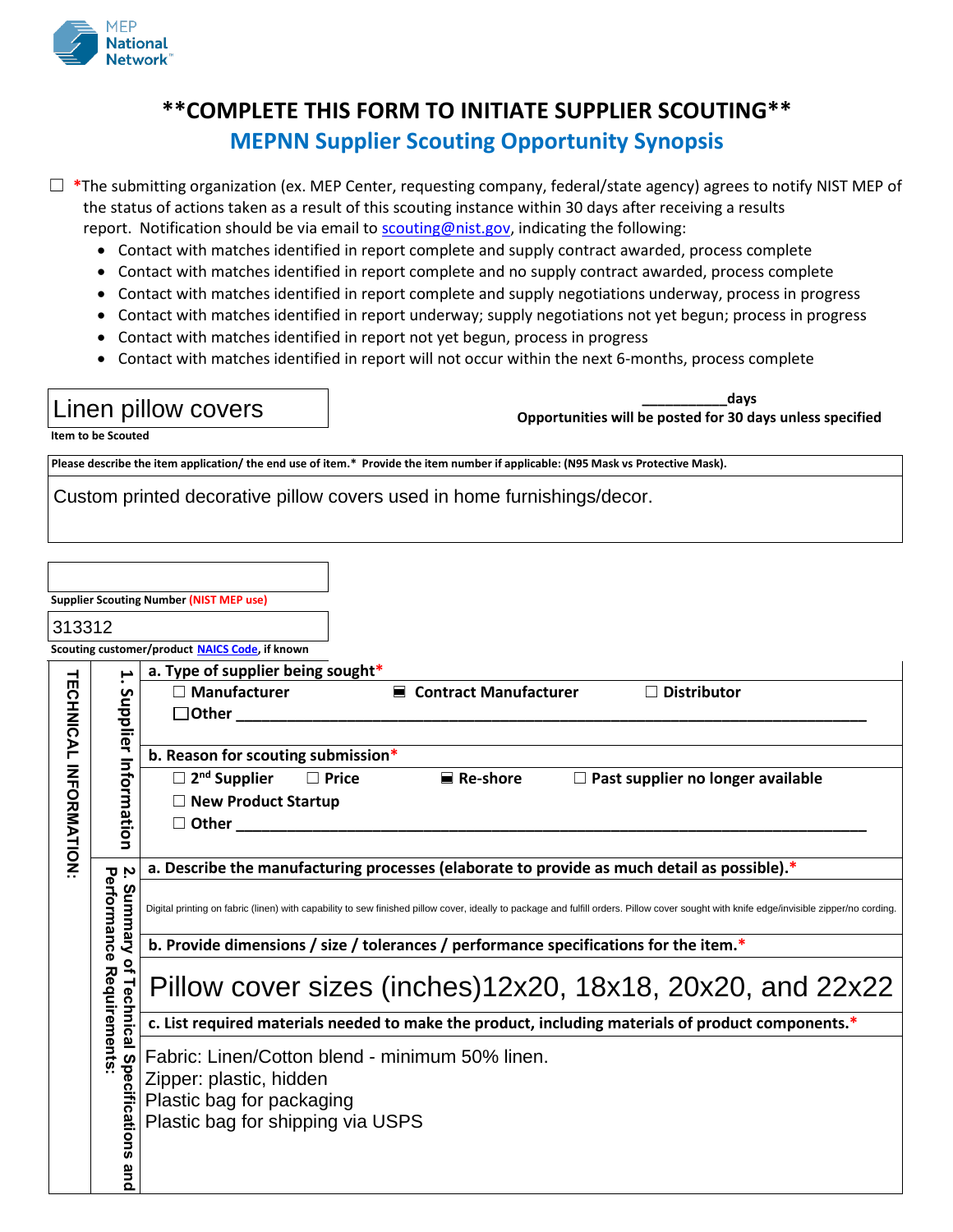

|                                  | Ņ                                                                             | d. Are there applicable certification requirements?*<br>$\Box$ Yes<br>$\blacksquare$ No<br>Please explain                     |
|----------------------------------|-------------------------------------------------------------------------------|-------------------------------------------------------------------------------------------------------------------------------|
|                                  |                                                                               |                                                                                                                               |
|                                  | Summary of                                                                    |                                                                                                                               |
|                                  |                                                                               |                                                                                                                               |
|                                  |                                                                               | e. Are there applicable regulations?* $\Box$ Yes<br>$\blacksquare$ No<br>Please explain                                       |
|                                  | <b>Technical</b>                                                              |                                                                                                                               |
|                                  |                                                                               |                                                                                                                               |
|                                  | Requirements cont:                                                            |                                                                                                                               |
|                                  | <b>Specifications</b>                                                         | f. Are there any other standards, requirements, etc.?* $\Box$ Yes<br>$\blacksquare$ No<br>Please explain                      |
|                                  |                                                                               |                                                                                                                               |
|                                  | and                                                                           |                                                                                                                               |
|                                  |                                                                               | g. Additional Comments: Is there other information that would impact the item's performance or<br>usefulness? Please explain. |
|                                  | Performance                                                                   |                                                                                                                               |
|                                  |                                                                               |                                                                                                                               |
|                                  |                                                                               |                                                                                                                               |
|                                  |                                                                               |                                                                                                                               |
| <b>BUSINESS INFORMAT</b><br>iors | $\dot{\mathbf{e}}$<br>Pricing<br>Volume<br>gnd<br>4<br>Delivery Requirements: | 3a. Estimated potential business volume (i.e., # Units Per Day, Month, Year) *:                                               |
|                                  |                                                                               | Single, print on demand desires. Qty 1 - 100 if possible. Current annual quantity is<br>200/year over multiple designs/SKU.   |
|                                  |                                                                               |                                                                                                                               |
|                                  |                                                                               | b. Estimated target price / unit cost information (if unavailable explain) $*$ :                                              |
|                                  |                                                                               | <\$25/unit including packaging and shipping<br>a. When is it needed by? (Immediate, 30 Days, 6 months, etc.)*                 |
|                                  |                                                                               | Would like to change suppliers in next 3-6 months.                                                                            |
|                                  |                                                                               | b. Describe packaging requirements (i.e., individually/group packaging)*                                                      |
|                                  |                                                                               | Individually packaged, shipped USPS - First Class or Priority                                                                 |
|                                  |                                                                               | c. Where will this item be shipped? *                                                                                         |
|                                  |                                                                               | To individual consumers.                                                                                                      |
|                                  |                                                                               |                                                                                                                               |
|                                  | .ო<br>Comments:<br>Additiona                                                  | Is there other information you would like to include?                                                                         |
|                                  |                                                                               |                                                                                                                               |
|                                  |                                                                               |                                                                                                                               |
|                                  |                                                                               |                                                                                                                               |
|                                  |                                                                               |                                                                                                                               |
|                                  |                                                                               |                                                                                                                               |